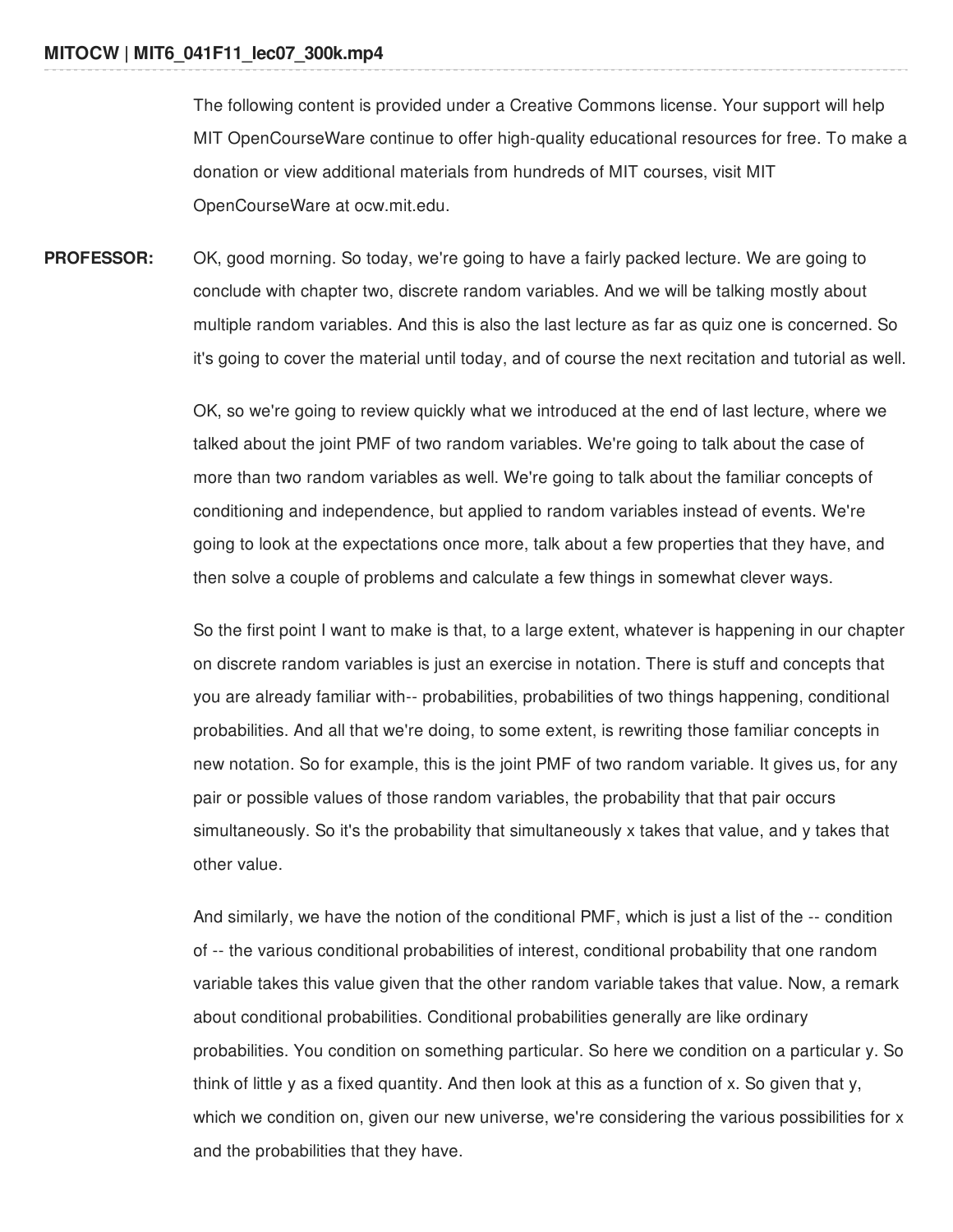Now, the probabilities over all x's, of course, needs to add to 1. So we should have a relation of this kind. So they're just like ordinary probabilities over the different x's in a universe where we are told the value of the random variable y. Now, how are these related? So we call these the marginal, these the joint, these the conditional. And there are some relations between these. For example, to find the marginal from the joint, it's pretty straightforward. The probability that x takes a particular value is the sum of the probabilities of all of the different ways that this particular value may occur.

What are the different ways? Well, it may occur together with a certain y, or together with some other y, or together with some other y. So you look at all the possible y's that can go together with this x, and add the probabilities of all of those pairs for which we get this particular value of x. And then there's a relation between that connects these two probabilities with the conditional probability. And it's this relation. It's nothing new. It's just new notation for writing what we already know, that the probability of two things happening is the probability that the first thing happens, and then given that the first thing happens, the probability that the second one happened.

So how do we go from one to the other? Think of A as being the event that X takes the value, little x, and B being the event that Y takes the value, little y. So the joint probability is the probability that these two things happen simultaneously. It's the probability that X takes this value times the conditional probability that Y takes this value, given that X took that first value. So it's the familiar multiplication rule, but just transcribed in our new notation. So nothing new so far.

OK, why did we go through this exercise and this notation? It's because in the experiments where we're interested in the real world, typically there's going to be lots of uncertain quantities. There's going to be multiple random variables. And we want to be able to talk about them simultaneously. Okay. Why two and not more than two? How about three random variables? Well, if you understand what's going on in this slide, you should be able to kind of automatically generalize this to the case of multiple random variables.

So for example, if we have three random variables, X, Y, and Z, and you see an expression like this, it should be clear what it means. It's the probability that X takes this value and simultaneously Y takes that value and simultaneously Z takes that value. I guess that's an uppercase Z here, that's a lowercase z. And if I ask you to find the marginal of X, if I tell you the joint PMF of the three random variables and I ask you for this value, how would you find it?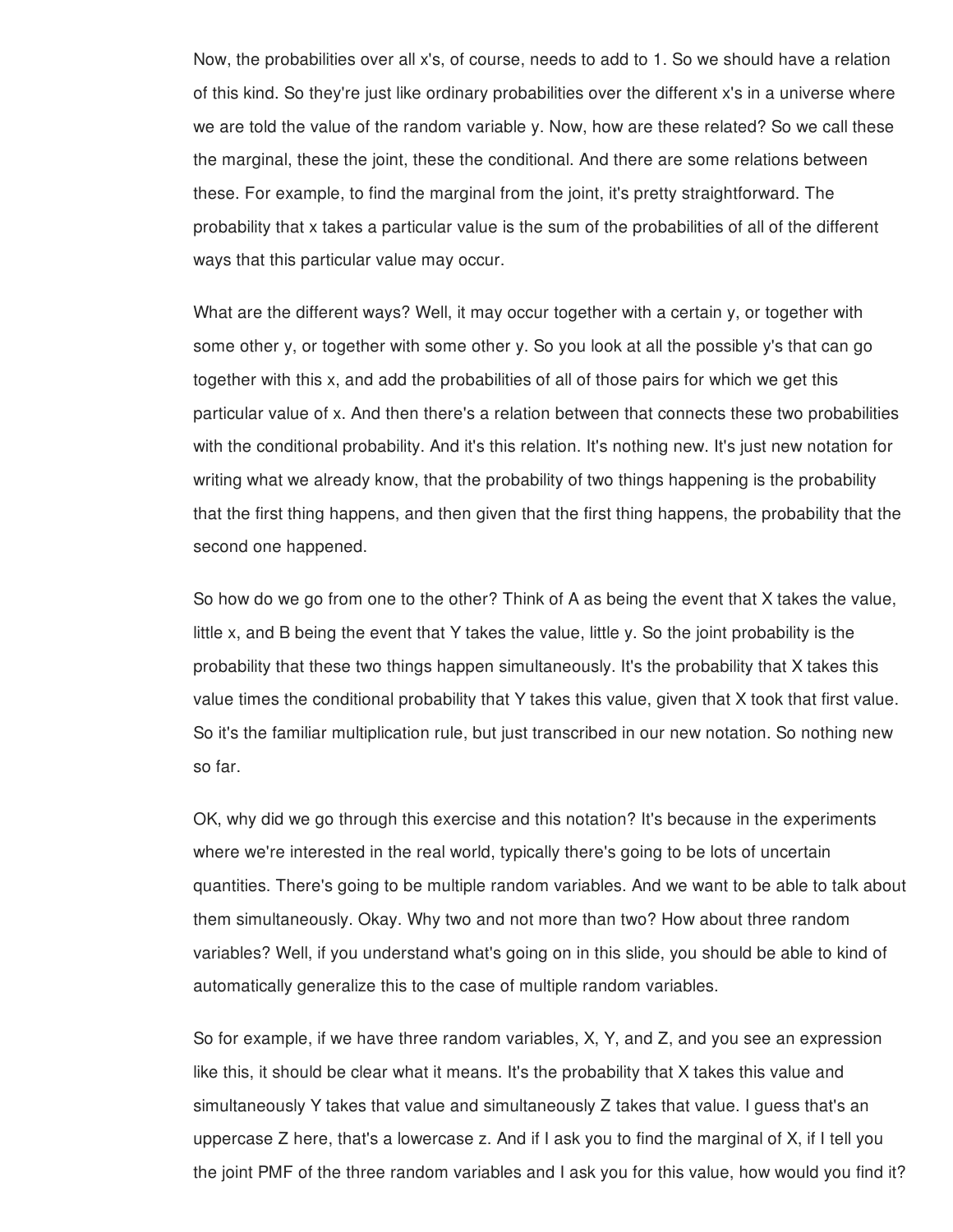Well, you will try to generalize this relation here. The probability that x occurs is the sum of the probabilities of all events that make X to take that particular value.

So what are all the events? Well, this particular x can happen together with some y and some z. We don't care which y and z. Any y and z will do. So when we consider all possibilities, we need to add here over all possible values of y's and z's. So consider all triples, x, y, z. Fix x and consider all the possibilities for the remaining variables, y and z, add these up, and that gives you the marginal PMF of X. And then there's other things that you can do. This is the multiplication rule for two events.

We saw back in chapter one that there's a multiplication rule when you talk about more than two events. And you can write a chain of conditional probabilities. We can certainly do the same in our new notation. So let's look at this rule up here. Multiplication rule for three random variables, what does it say? The probability of three things happening simultaneously, X, Y, Z taking specific values, little x, little y, little z, that probability is the probability that the first thing happens, that X takes that value.

Given that X takes that value, we multiply it with the probability that Y takes also a certain value. And now, given that X and Y have taken those particular values, we multiply with a conditional probability that the third thing happens, given that the first two things happen. So this is just the multiplication rule for three events, which would be probability of A intersection B intersection C equals-- you know the rest of the formula. You just rewrite this formula in PMF notation. Probability of A intersection B intersection C is the probability of A, which corresponds to this term, times the probability of B given A, times the probability of C given A and B.

So what else is there that's left from chapter one that we can or should generalize to random variables? Well, there's the notion of independence. So let's define what independence means. Instead of talking about just two random variables, let's go directly to the case of multiple random variables. When we talked about events, things were a little complicated. We had a simple definition for independence of two events. Two events are independent if the probability of both is equal to the product of the probabilities. But for three events, it was kind of messy. We needed to write down lots of conditions.

For random variables, things in some sense are a little simpler. We only need to write down one formula and take this as the definition of independence. Three random variables are independent if and only if, by definition, their joint probability mass function factors out into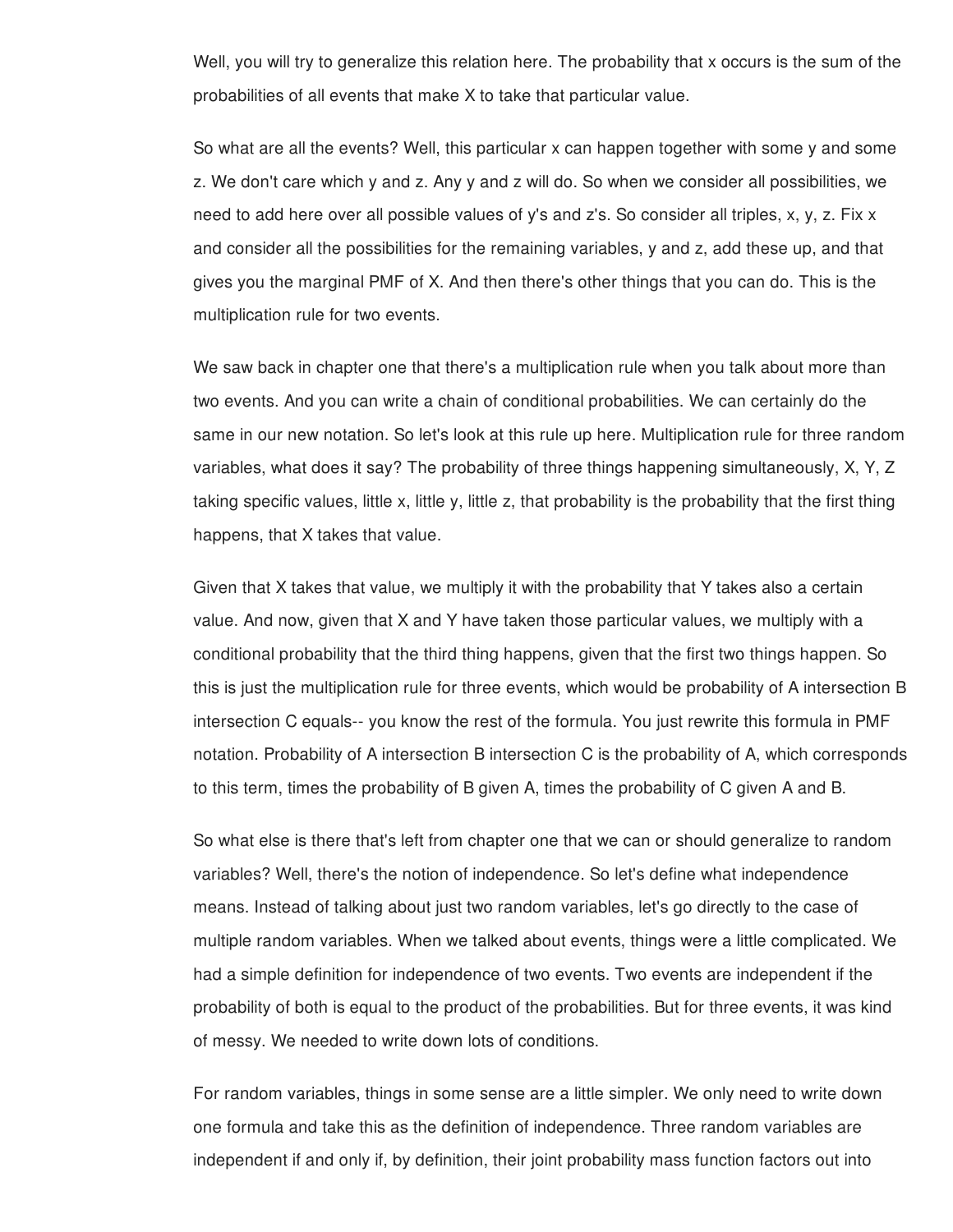individual probability mass functions. So the probability that all three things happen is the product of the individual probabilities that each one of these three things is happening. So independence means mathematically that you can just multiply probabilities to get to the probability of several things happening simultaneously.

So with three events, we have to write a huge number of equations, of equalities that have to hold. How can it be that with random variables we can only manage with one equality? Well, the catch is that this is not really just one equality. We require this to be true for every little x,  $y$ , and z. So in some sense, this is a bunch of conditions that are being put on the joint PMF, a bunch of conditions that we need to check. So this is the mathematical definition. What is the intuitive content of this definition? The intuitive content is the same as for events. Random variables are independent if knowing something about the realized values of some of these random variables does not change our beliefs about the likelihood of various values for the remaining random variables.

So independence would translate, for example, to a condition such as the conditional PMF of X , given y, should be equal to the marginal PMF of X. What is this saying? That you have some original beliefs about how likely it is for X to take this value. Now, someone comes and tells you that Y took on a certain value. This causes you, in principle, to revise your beliefs. And your new beliefs will be captured by the conditional PMF, or the conditional probabilities. Independence means that your revised beliefs actually will be the same as your original beliefs. Telling you information about the value of Y doesn't change what you expect for the random variable X.

Why didn't we use this definition for independence? Well, because this definition only makes sense when this conditional is well-defined. And this conditional is only well-defined if the events that Y takes on that particular value has positive probability. We cannot condition on events that have zero probability, so conditional probabilities are only defined for y's that are likely to occur, that have a positive probability.

Now, similarly, with multiple random variables, if they're independent, you would have relations such as the conditional of X, given y and z, should be the same as the marginal of X. What is this saying? Again, that if I tell you the values, the realized values of random variables Y and Z, this is not going to change your beliefs about how likely x is to occur. Whatever you believed in the beginning, you're going to believe the same thing afterwards. So it's important to keep that intuition in mind, because sometimes this way you can tell whether random variables are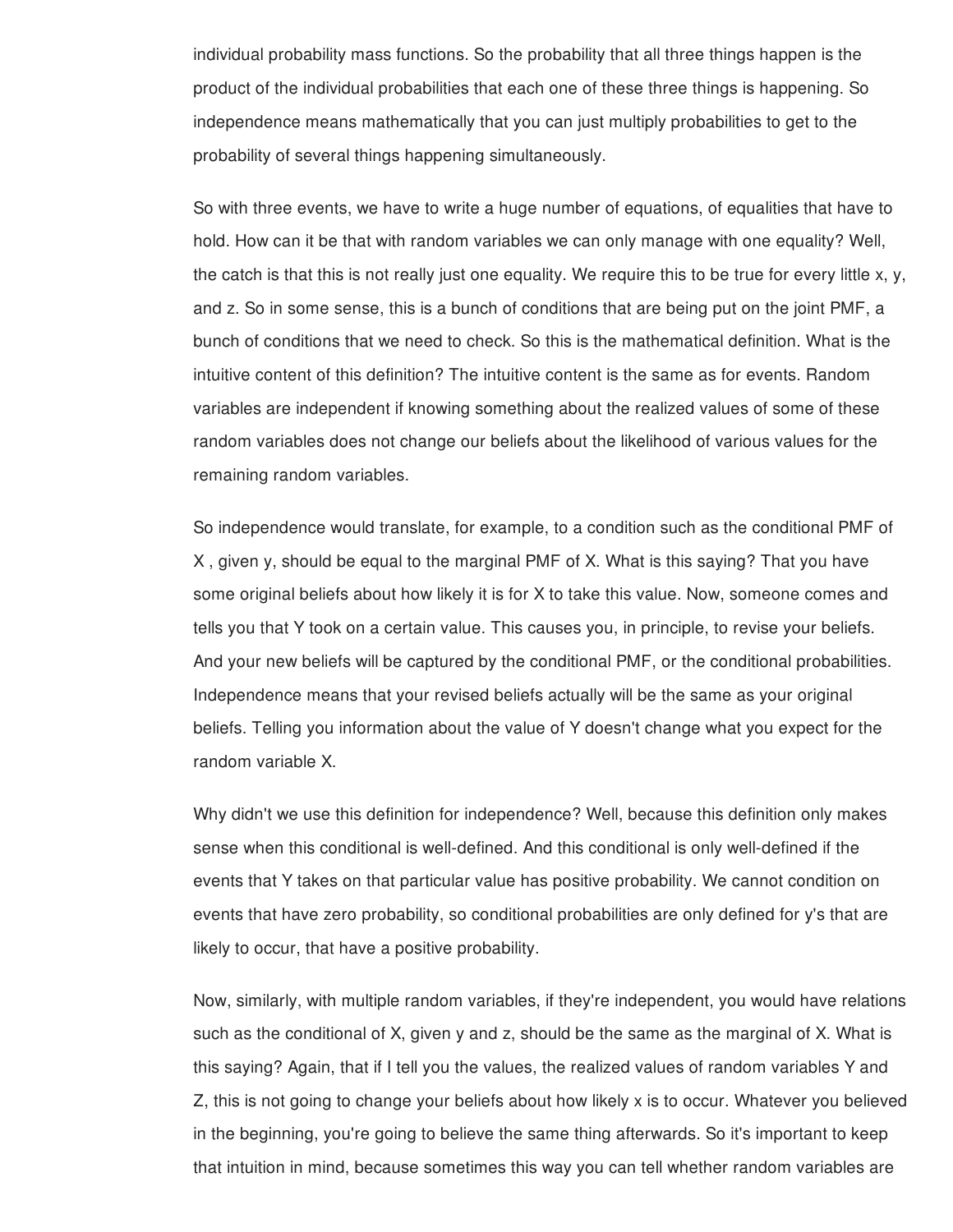independent without having to do calculations and to check this formula.

OK, so let's check our concepts with a simple example. Let's look at two random variables that are discrete, take values between one and for each. And this is a table that gives us the joint PMF. So it tells us the probability that X equals to 2 and Y equals to 1 happening simultaneously. It's an event that has probability 1/20. Are these two random variables independent? You can try to check a condition like this. But can we tell directly from the table?

If I tell you a value of Y, could that give you useful information about X? Certainly. If I tell you that Y is equal to 1, this tells you that X must be equal to 2. But if I tell you that Y was equal to 3, this tells you that, still, X could be anything. So telling you the value of Y kind of changes what you expect or what you consider possible for the values of the other random variable. So by just inspecting here, we can tell that the random variables are not independent.

Okay. What's the other concept we introduced in chapter one? We introduced the concept of conditional independence. And conditional independence is like ordinary independence but applied to a conditional universe where we're given some information. So suppose someone tells you that the outcome of the experiment is such that  $X$  is less than or equal to 2 and  $Y$  is larger than or equal to 3. So we are given the information that we now live inside this universe.

So what happens inside this universe? Inside this universe, our random variables are going to have a new joint PMF which is conditioned on the event that we were told that it has occurred. So let A correspond to this sort of event here. And now we're dealing with conditional probabilities. What are those conditional probabilities? We can put them in a table. So it's a two by two table, since we only have two possible values. What are they going to be?

Well, these probabilities show up in the ratios 1, 2, 2, and 4. Those ratios have to stay the same. The probabilities need to add up to one. So what should the denominators be since these numbers add up to nine? These are the conditional probabilities. So this is the conditional PMF in this example. Now, in this conditional universe, is x independent from y? If I tell you that y takes this value, so we live in this universe, what do you know about x? What you know about x is at this value is twice as likely as that value. If I condition on y taking this value, so we're living here, what do you know about x? What you know about x is that this value is twice as likely as that value.

So it's the same. Whether we live here or we live there, this x is twice as likely as that x. So the conditional PMF in this new universe, the conditional PMF of X given y, in the new universe is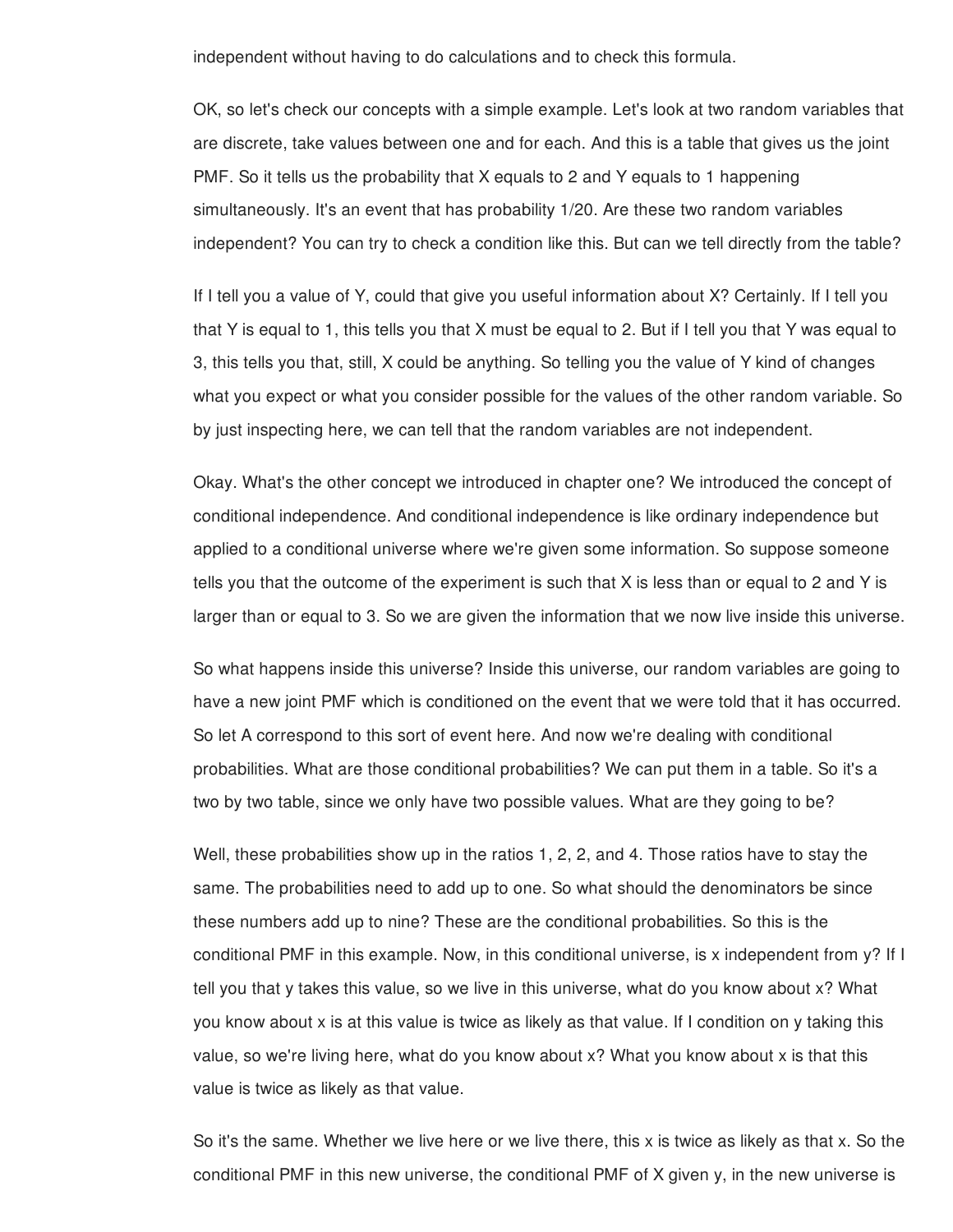the same as the marginal PMF of X, but of course in the new universe. So no matter what y is, the conditional PMF of X is the same. And that conditional PMF is 1/3 and 2/3. This is the conditional PMF of X in the new universe no matter what y occurs.

So Y does not give us any information about X, doesn't cause us to change our beliefs inside this little universe. And therefore the two random variables are independent. Now, the other way that you can verify that we have independence is to find the marginal PMFs of the two random variables. The marginal PMF of X, you find it by adding those two terms. You get 1/3. Adding those two terms, you get 2/3. Marginal PMF of Y, you find it, you add these two terms, and you get 1/3. And the marginal PMF of Y here is going to be 2/3.

And then you ask the question, is the joint the product of the marginals? And indeed it is. This times this gives you 1/9. This times this gives you 2/9. So the values in the table with the joint PMFs is the product of the marginal PMFs of X and Y in this universe, so the two random variables are independent inside this universe. So we say that they're conditionally independent. All right.

Now let's move to the new topic, to the new concept that we introduce in this chapter, which is the concept of expectations. So what are the things to know here? One is the general idea. The way to think about expectations is that it's something like the average value for random variable if you do an experiment over and over, and if you interpret probabilities as frequencies. So you get x's over and over with a certain frequency  $- P(x) - a$  particular value, little x, gets realized. And each time that this happens, you get x dollars. How many dollars do you get on the average? Well, this formula gives you that particular average.

So first thing we do is to write down a definition for this sort of concept. But then the other things you need to know is how to calculate expectations using shortcuts sometimes, and what properties they have. The most important shortcut there is is that, if you want to calculate the expected value, the average value for a random variable, you do not need to find the PMF of that random variable. But you can work directly with the x's and the y's. So you do the experiment over and over. The outcome of the experiment is a pair  $(x,y)$ . And each time that a certain (x,y) happens, you get so many dollars.

So this fraction of the time, a certain  $(x,y)$  happens. And that fraction of the time, you get so many dollars, so this is the average number of dollars that you get. So what you end up, since it is the average, then that means that it corresponds to the expected value. Now, this is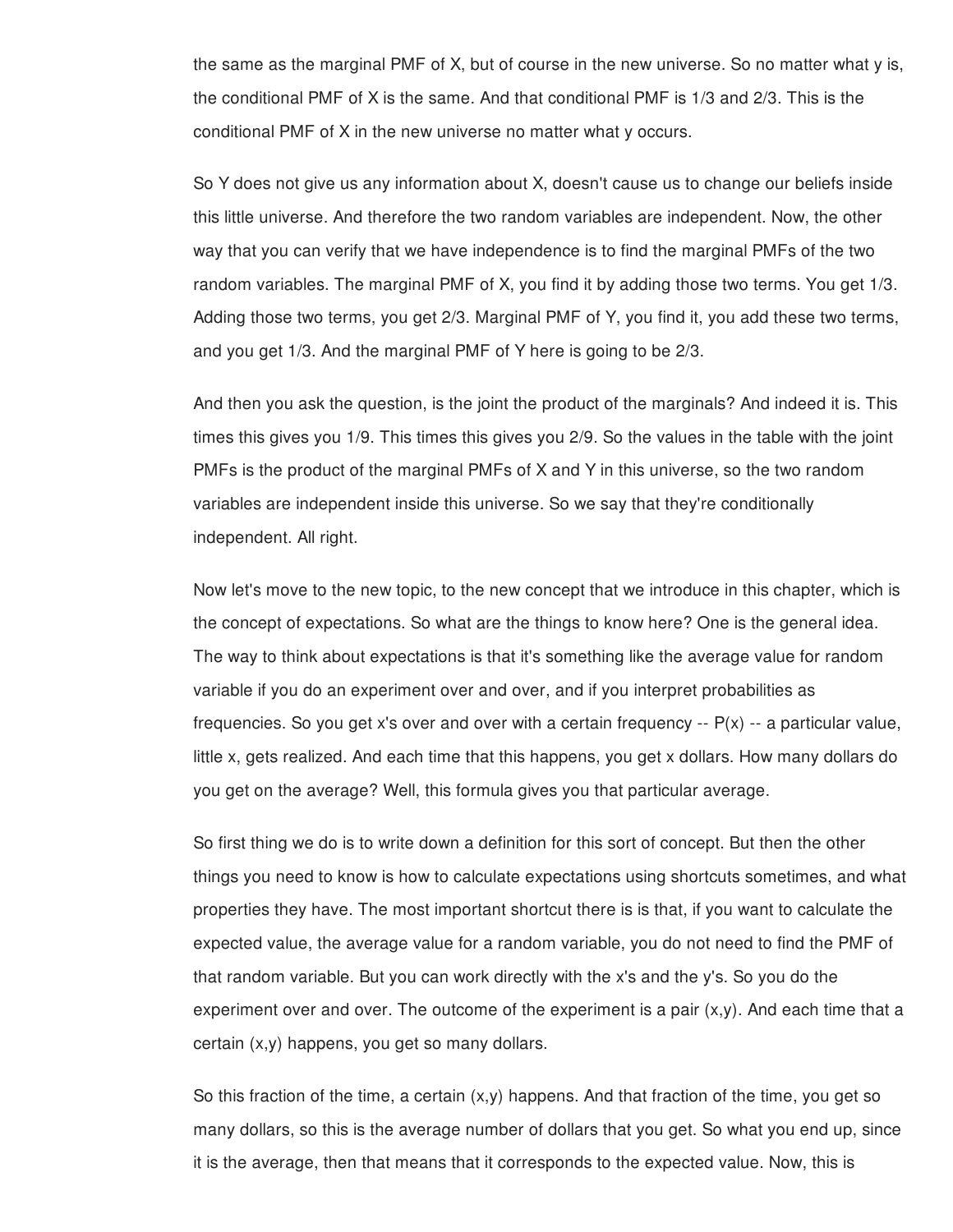something that, of course, needs a little bit of mathematical proof. But this is just a different way of accounting. And it turns out we give you the right answer. And it's a very useful shortcut.

Now, when we're talking about functions of random variables, in general, we cannot speak just about averages. That is, the expected value of a function of a random variable is not the same as the function of the expected values. A function of averages is not the same as the average of a function. So in general, this is not true. But what it's important to know is to know the exceptions to this rule. And the important exceptions are mainly two. One is the case of linear functions of a random variable. We discussed this last time. So the expected value of temperature in Celsius is, you first find the expected value of temperature in Fahrenheit, and then you do the conversion to Celsius. So whether you first average and then do the conversion to the new units or not, it shouldn't matter when you get the result.

The other property that turns out to be true when you talk about multiple random variables is that expectation still behaves linearly. So let X, Y, and Z be the score of a random student at each one of the three sections of the SAT. So the overall SAT score is X plus Y plus Z. This is the average score, the average total SAT score. Another way to calculate that average is to look at the first section of the SAT and see what was the average. Look at the second section, look at what was the average, and so the third, and add the averages. So you can do the averages for each section separately, add the averages, or you can find total scores for each student and average them.

So I guess you probably believe that this is correct if you talk just about averaging scores. Since expectations are just the variation of averages, it turns out that this is also true in general. And the derivation of this is very simple, based on the expected value rule. And you can look at it in the notes. So this is one exception, which is linearity. The second important exception is the case of independent random variables, that the product of two random variables has an expectation which is the product of the expectations. In general, this is not true. But for the case where we have independence, the expectation works out as follows. Using the expected value rule, this is how you calculate the expected value of a function of a random variable. So think of this as being your  $g(X, Y)$  and this being your g(little x, y).

So this is something that's generally true. Now, if we have independence, then the PMFs factor out, and then you can separate this sum by bringing together the x terms, bring them outside the y summation. And you find that this is the same as expected value of X times the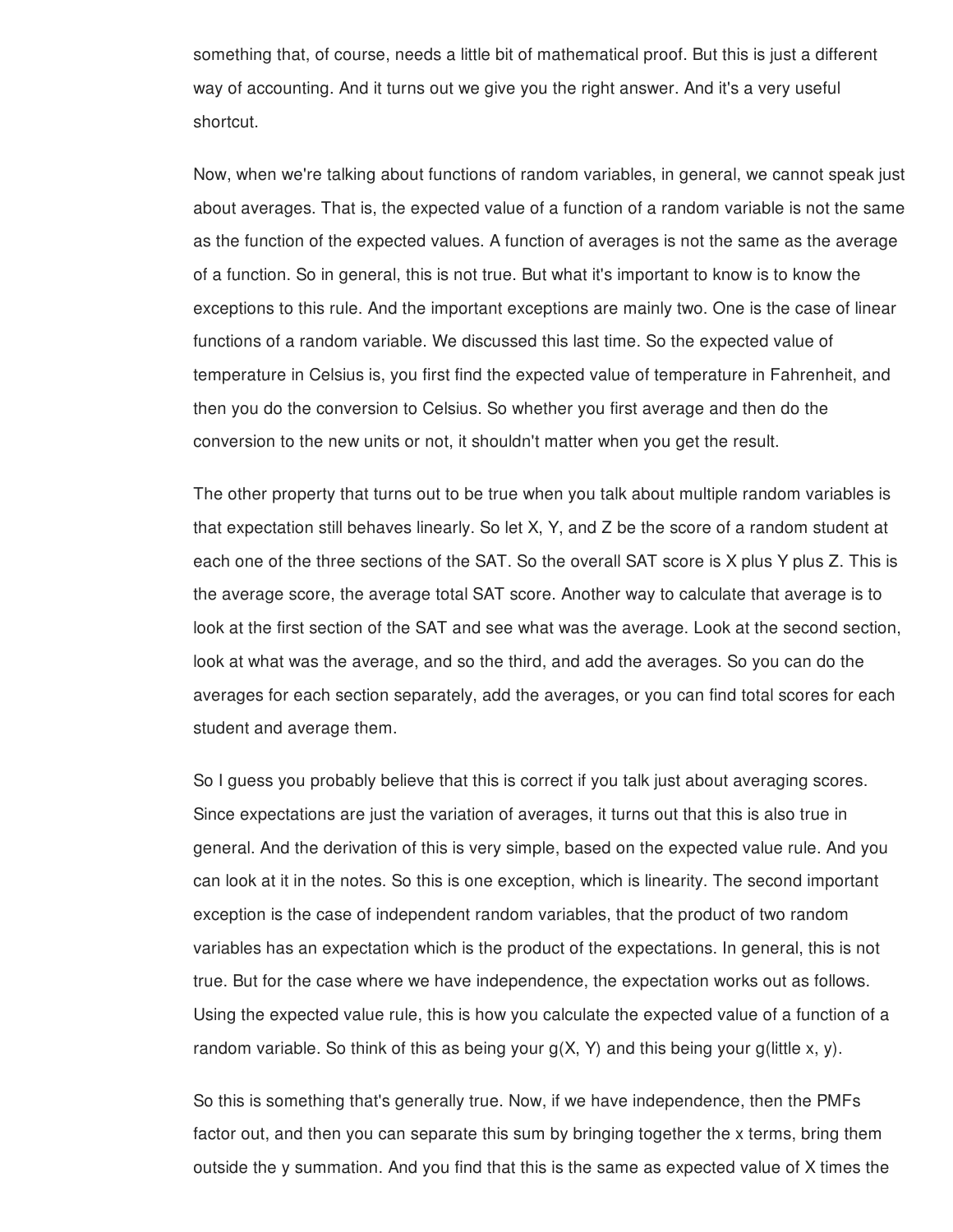expected value of Y. So independence is used in this step here. OK, now what if X and Y are independent, but instead of taking the expectation of X times Y, we take the expectation of the product of two functions of X and Y? I claim that the expected value of the product is still going to be the product of the expected values.

How do we show that? We could show it by just redoing this derivation here. Instead of X and Y, we would have  $g(X)$  and  $h(Y)$ , so the algebra goes through. But there's a better way to think about it which is more conceptual. And here's the idea. If X and Y are independent, what does it mean? X does not convey any information about Y. If X conveys no information about Y, does X convey information about h(Y)? No. If X tells me nothing about Y, nothing new, it shouldn't tell me anything about h(Y).

Now, if X tells me nothing about h of h(Y), could g(X) tell me something about h(Y)? No. So the idea is that, if X is unrelated to Y, doesn't have any useful information, then  $q(X)$  could not have any useful information for  $h(Y)$ . So if X and Y are independent, then  $g(X)$  and  $h(Y)$  are also independent. So this is something that one can try to prove mathematically, but it's more important to understand conceptually why this is so. It's in terms of conveying information.

So if X tells me nothing about Y, X cannot tell me anything about Y cubed, or X cannot tell me anything by Y squared, and so on. That's the idea. And once we are convinced that  $g(X)$  and h(Y) are independent, then we can apply our previous rule, that for independent random variables, expectations multiply the right way. Apply the previous rule, but apply it now to these two independent random variables. And we get the conclusion that we wanted.

Now, besides expectations, we also introduced the concept of the variance. And if you remember the definition of the variance, let me write down the formula for the variance of aX. It's the expected value of the random variable that we're looking at minus the expected value of the random variable that we're looking at. So this is the difference of the random variable from its mean. And we take that difference and square it, so it's the squared distance from the mean, and then take expectations of the whole thing.

So when you look at that expression, you realize that a can be pulled out of those expressions. And because there is a squared, when you pull out the a, it's going to come out as an asquared. So that gives us the rule for finding the variance of a scale or product of a random variable. The variance captures the idea of how wide, how spread out a certain distribution is. Bigger variance means it's more spread out.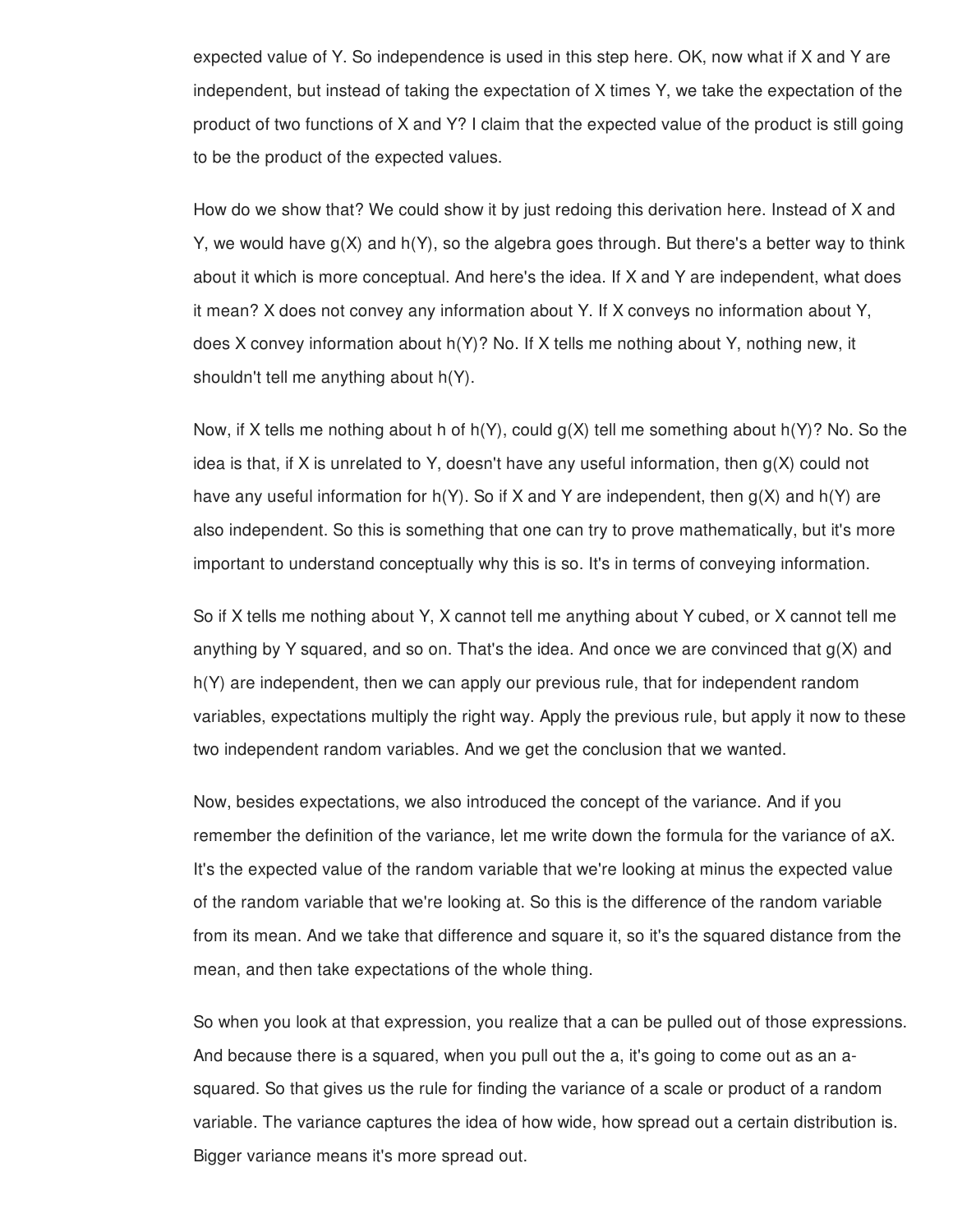Now, if you take a random variable and the constants to it, what does it do to its distribution? It just shifts it, but it doesn't change its width. So intuitively it means that the variance should not change. You can check that mathematically, but it should also make sense intuitively. So the variance, when you add the constant, does not change. Now, can you add variances is the way we added expectations? Does variance behave linearly? It turns out that not always. Here, we need a condition. It's only in special cases-- for example, when the two random variables are independent-- that you can add variances. The variance of the sum is the sum of the variances if X and Y are independent.

The derivation of this is, again, very short and simple. We'll skip it, but it's an important fact to remember. Now, to appreciate why this equality is not true always, we can think of some extreme examples. Suppose that X is the same as Y. What's going to be the variance of X plus Y? Well, X plus Y, in this case, is the same as 2X, so we're going to get 4 times the variance of X, which is different than the variance of X plus the variance of X.

So that expression would give us twice the variance of X. But actually now it's 4 times the variance of X. The other extreme would be if X is equal to -Y. Then the variance is the variance of the random variable, which is always equal to 0. Now, a random variable which is always equal to 0 has no uncertainty. It is always equal to its mean value, so the variance, in this case, turns out to be 0.

So in both of these cases, of course we have random variables that are extremely dependent. Why are they dependent? Because if I tell you something about Y, it tells you an awful lot about the value of X. There's a lot of information about X if I tell you Y, in this case or in that case. And finally, a short drill. If I tell you that the random variables are independent and you want to calculate the variance of a linear combination of this kind, then how do you argue? You argue that, since X and Y are independent, this means that X and 3Y are also independent. X has no information about Y, so X has no information about -Y. X has no information about -Y, so X should not have any information about -3Y. So X and -3Y are independent.

So the variance of Z should be the variance of X plus the variance of -3Y, which is the variance of X plus 9 times the variance of Y. The important thing to note here is that no matter what happens, you end up getting a plus here, not a minus. So that's the sort of important thing to remember in this type of calculation. So this has been all concepts, reviews, new concepts and all that. It's the usual fire hose. Now let's use them to do something useful finally.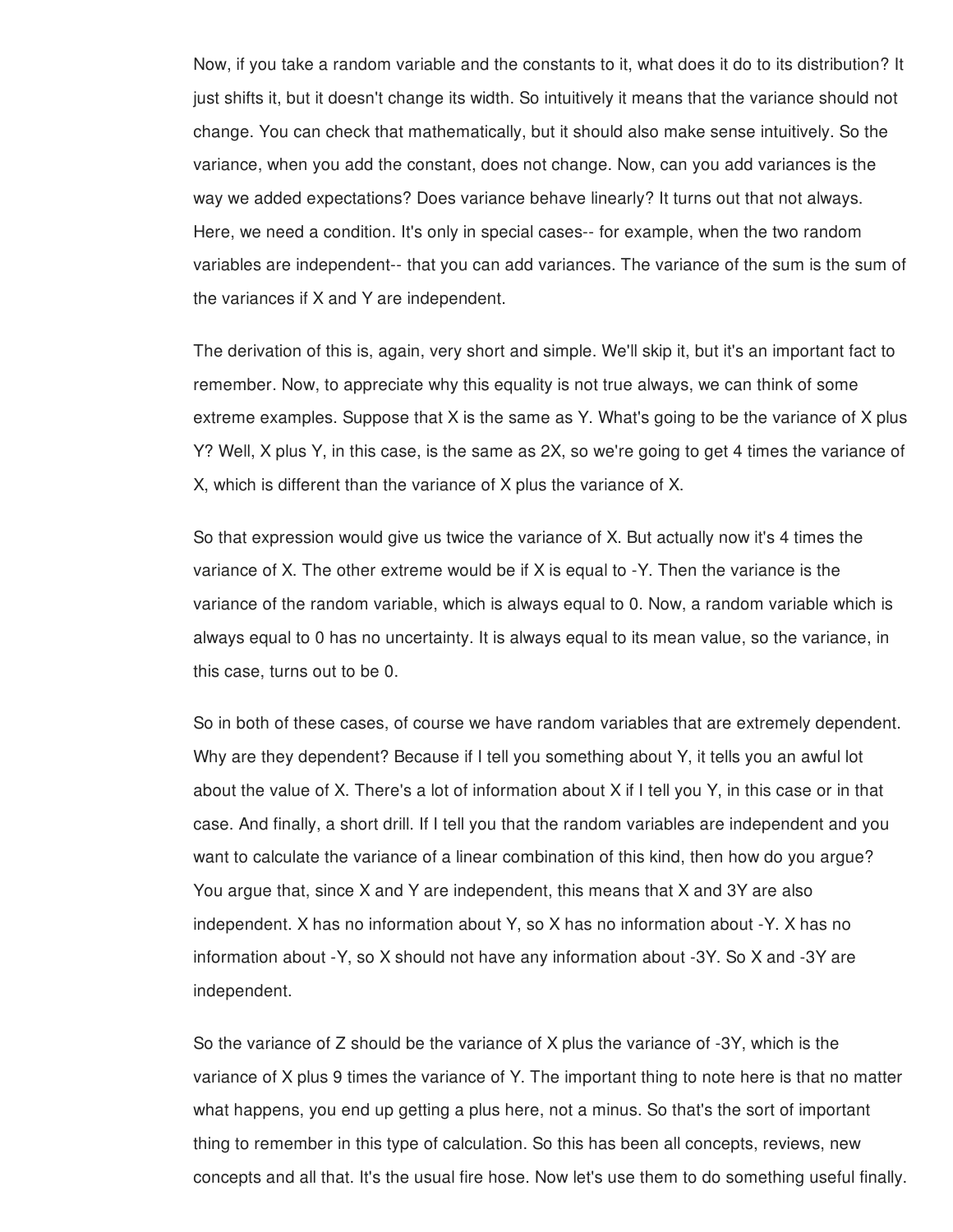So let's revisit our old example, the binomial distribution, which counts the number of successes in independent trials of a coin. It's a biased coin that has a probability of heads, or probability of success, equal to p at each trial. Finally, we can go through the exercise of calculating the expected value of this random variable. And there's the way of calculating that expectation that would be the favorite of those people who enjoy algebra, which is to write down the definition of the expected value. We add over all possible values of the random variable, over all the possible k's, and weigh them according to the probabilities that this particular k occurs. The probability that X takes on a particular value k is, of course, the binomial PMF, which is this familiar formula.

Clearly, that would be a messy and challenging calculation. Can we find a shortcut? There's a very clever trick. There's lots of problems in probability that you can approach really nicely by breaking up the random variable of interest into a sum of simpler and more manageable random variables. And if you can make it to be a sum of random variables that are just 0's or 1's, so much the better. Life is easier. Random variables that take values 0 or 1, we call them indicator variables. They indicate whether an event has occurred or not.

In this case, we look at each coin flip one at a time. For the i-th flip, if it resulted in heads or a success, we record it 1. If not, we record it 0. And then we look at the random variable. If we take the sum of the Xi's, what is it going to be? We add one each time that we get a success, so the sum is going to be the total number of successes. So we break up the random variable of interest as a sum of really nice and simple random variables.

And now we can use the linearity of expectations. We're going to find the expectation of X by finding the expectation of the Xi's and then adding the expectations. What's the expected value of Xi? Well, Xi takes the value 1 with probability p, and takes the value 0 with probability 1-p. So the expected value of Xi is just p. So the expected value of X is going to be just n times p. Because X is the sum of n terms, each one of which has expectation p, the expected value of the sum is the sum of the expected values. So I guess that's a pretty good shortcut for doing this horrendous calculation up there.

So in case you didn't realize it, that's what we just established without doing any algebra. Good. How about the variance of X, of Xi? Two ways to calculate it. One is by using directly the formula for the variance, which would be -- let's see what it would be. With probability p, you get a 1. And in this case, you are so far from the mean. That's your squared distance from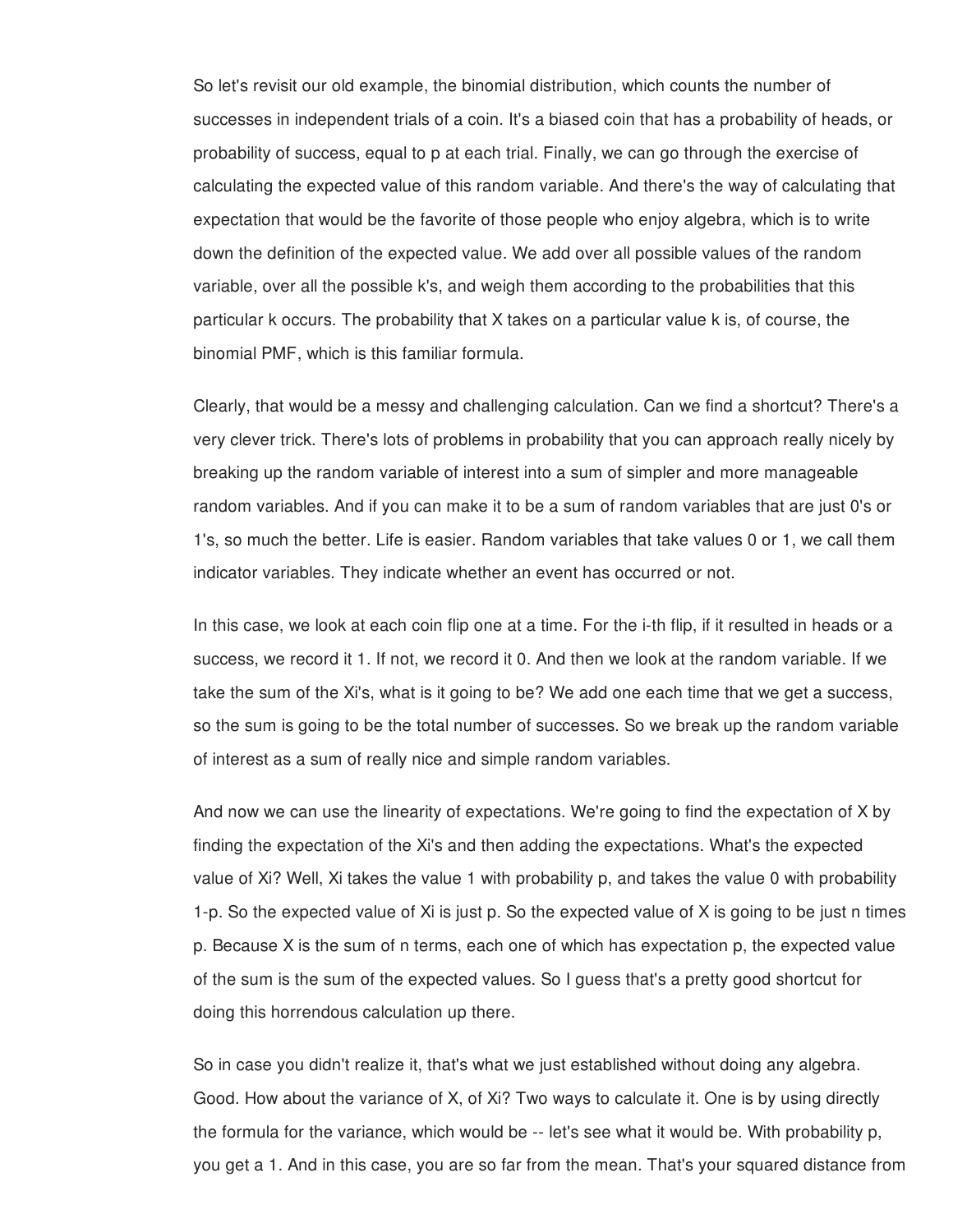the mean. With probability 1-p, you get a 0, which is so far away from the mean. And then you can simplify that formula and get an answer.

How about a slightly easier way of doing it. Instead of doing the algebra here, let me indicate the slightly easier way. We have a formula for the variance that tells us that we can find the variance by proceeding this way. That's a formula that's generally true for variances. Why is this easier? What's the expected value of Xi squared? Backtrack. What is Xi squared, after all? It's the same thing as Xi. Since Xi takes value 0 and 1, Xi squared also takes the same values, 0 and 1. So the expected value of Xi squared is the same as the expected value of Xi, which is equal to p. And the expected value of Xi squared is p squared, so we get the final answer, p times (1-p).

If you were to work through and do the cancellations in this messy expression here, after one line you would also get to the same formula. But this sort of illustrates that working with this formula for the variance, sometimes things work out a little faster. Finally, are we in business? Can we calculate the variance of the random variable X as well? Well, we have the rule that for independent random variables, the variance of the sum is the sum of the variances. So to find the variance of X, we just need to add the variances of the Xi's. We have n Xi's, and each one of them has variance p\_n times (1-p). And we are done.

So this way, we have calculated both the mean and the variance of the binomial random variable. It's interesting to look at this particular formula and see what it tells us. If you are to plot the variance of X as a function of p, it has this shape. And the maximum is here at 1/2. p times (1-p) is 0 when p is equal to 0. And when p equals to 1, it's a quadratic, so it must have this particular shape. So what does it tell us? If you think about variance as a measure of uncertainty, it tells you that coin flips are most uncertain when your coin is fair. When p is equal to 1/2, that's when you have the most randomness.

And this is kind of intuitive. if on the other hand I tell you that the coin is extremely biased, p very close to 1, which means it almost always gives you heads, then that would be a case of low variance. There's low variability in the results. There's little uncertainty about what's going to happen. It's going to be mostly heads with some occasional tails. So p equals 1/2. Fair coin, that's the coin which is the most uncertain of all coins, in some sense. And it corresponds to the biggest variance. It corresponds to an X that has the widest distribution.

Now that we're on a roll and we can calculate such hugely complicated sums in simple ways,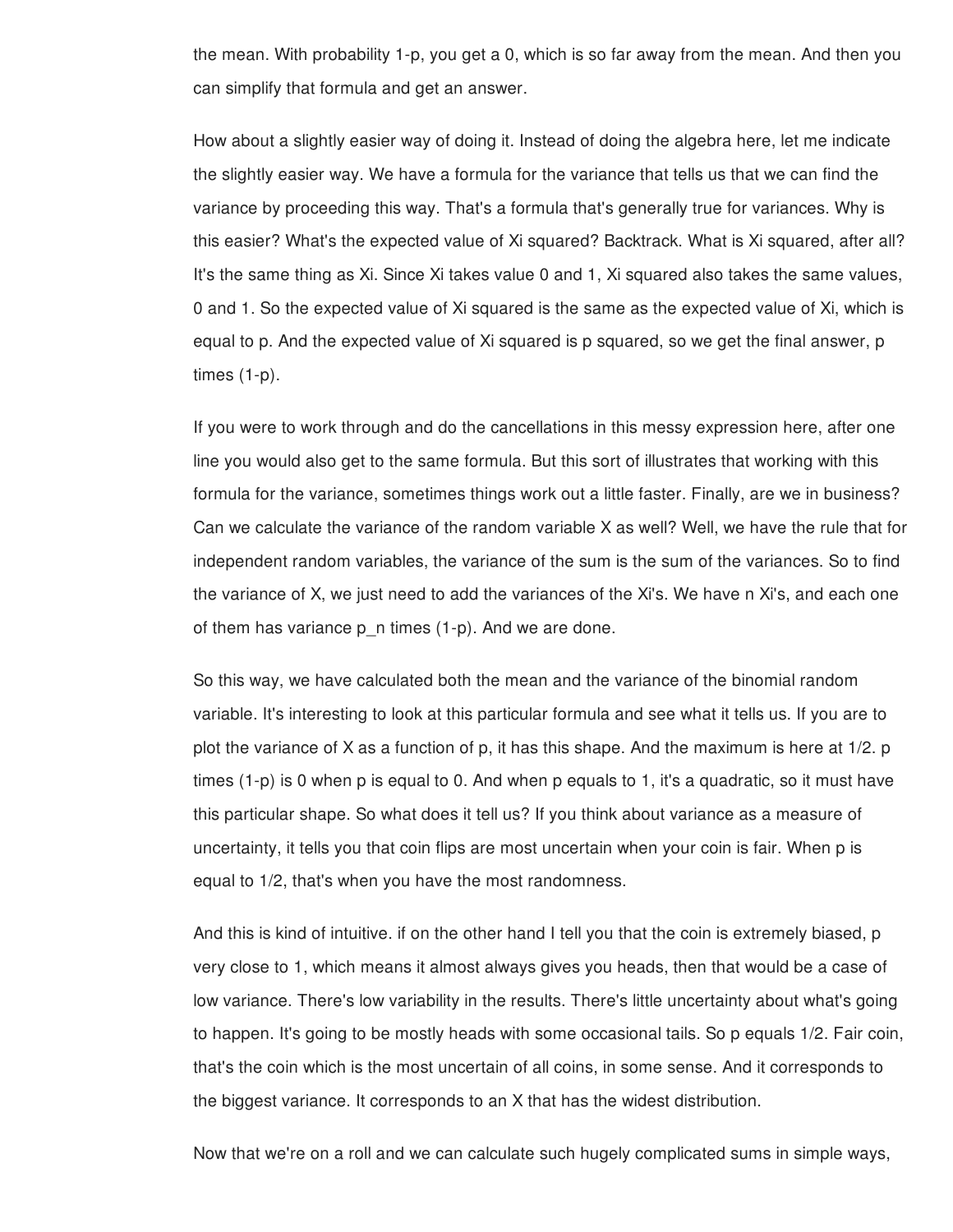let us try to push our luck and do a problem with this flavor, but a little harder than that. So you go to one of those old-fashioned cocktail parties. All males at least will have those standard big hats which look identical. They check them in when they walk in. And when they walk out, since they look pretty identical, they just pick a random hat and go home. So n people, they pick their hats completely at random, quote, unquote, and then leave. And the question is, to say something about the number of people who end up, by accident or by luck, to get back their own hat, the exact same hat that they checked in.

OK, first what do we mean completely at random? Completely at random, we basically mean that any permutation of the hats is equally likely. Any way of distributing those n hats to the n people, any particular way is as likely as any other way. So there's complete symmetry between hats and people. So what we want to do is to calculate the expected value and the variance of this random variable X. Let's start with the expected value.

Let's reuse the trick from the binomial case. So total number of hats picked, we're going to think of total number of hats picked as a sum of (0, 1) random variables. X1 tells us whether person 1 got their own hat back. If they did, we record a 1. X2, the same thing. By adding all X's is how many 1's did we get, which counts how many people selected their own hats. So we broke down the random variable of interest, the number of people who get their own hats back, as a sum of random variables. And these random variables, again, are easy to handle, because they're binary. The only take two values.

What's the probability that Xi is equal to 1, the i-th person has a probability that they get their own hat? There's n hats by symmetry. The chance is that they end up getting their own hat, as opposed to any one of the other n - 1 hats, is going to be 1/n. So what's the expected value of Xi? It's one times 1/n. With probability 1/n, you get your own hat, or you get a value of 0 with probability 1-1/n, which is 1/n.

All right, so we got the expected value of the Xi's. And remember, we want to do is to calculate the expected value of X by using this decomposition? Are the random variables Xi independent of each other? You can try to answer that question by writing down a joint PMF for the X's, but I'm sure that you will not succeed. But can you think intuitively? If I tell you information about some of the Xi's, does it give you information about the remaining ones? Yeah. If I tell you that out of 10 people, 9 of them got their own hat back, does that tell you something about the 10th person? Yes. If 9 got their own hat, then the 10th must also have gotten their own hat back.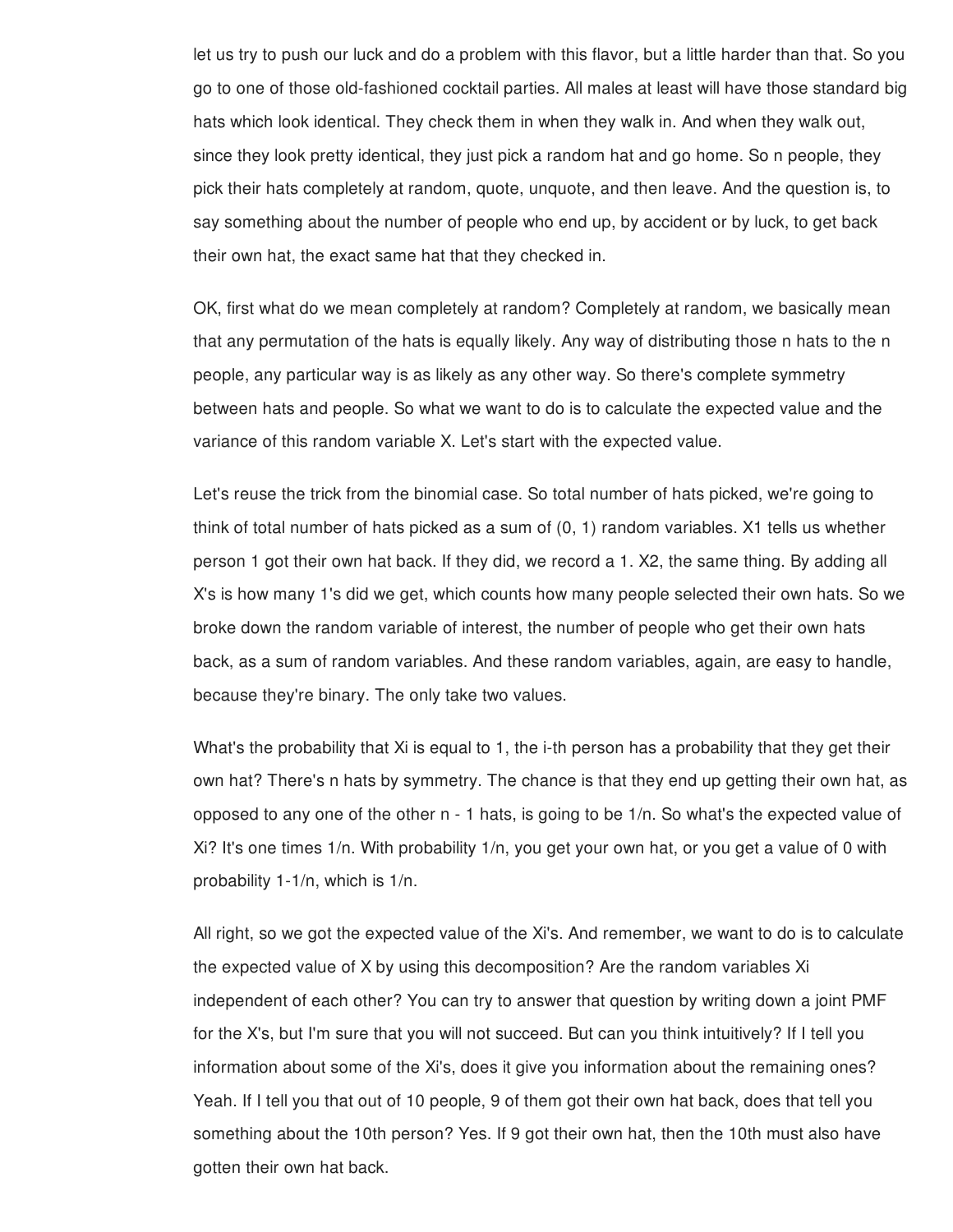So the first 9 random variables tell you something about the 10th one. And conveying information of this sort, that's the case of dependence. All right, so the random variables are not independent. Are we stuck? Can we still calculate the expected value of X? Yes, we can. And the reason we can is that expectations are linear. Expectation of a sum of random variables is the sum of the expectations. And that's always true. There's no independence assumption that's being used to apply that rule. So we have that the expected value of X is the sum of the expected value of the Xi's. And this is a property that's always true. You don't need independence. You don't care. So we're adding n terms, each one of which has expected value 1/n. And the final answer is 1.

So out of the 100 people who selected hats at random, on the average, you expect only one of them to end up getting their own hat back. Very good. So since we are succeeding so far, let's try to see if we can succeed in calculating the variance as well. And of course, we will. But it's going to be a little more complicated. The reason it's going to be a little more complicated is because the Xi's are not independent, so the variance of the sum is not the same as the sum of the variances.

So it's not enough to find the variances of the Xi's. We'll have to do more work. And here's what's involved. Let's start with the general formula for the variance, which, as I mentioned before, it's usually the simpler way to go about calculating variances. So we need to calculate the expected value for X-squared, and subtract from it the expectation squared. Well, we already found the expected value of X. It's equal to 1. So 1-squared gives us just 1. So we're left with the task of calculating the expected value of X-squared, the random variable Xsquared. Let's try to follow the same idea. Write this messy random variable, X-squared, as a sum of hopefully simpler random variables.

So X is the sum of the Xi's, so you square both sides of this. And then you expand the righthand side. When you expand the right-hand side, you get the squares of the terms that appear here. And then you get all the cross-terms. For every pair of (i,j) that are different, i different than j, you're going to have a cross-term in the sum. So now, in order to calculate the expected value of X-squared, what does our task reduce to? It reduces to calculating the expected value of this term and calculating the expected value of that term. So let's do them one at a time.

Expected value of Xi squared, what is it going to be? Same trick as before. Xi takes value 0 or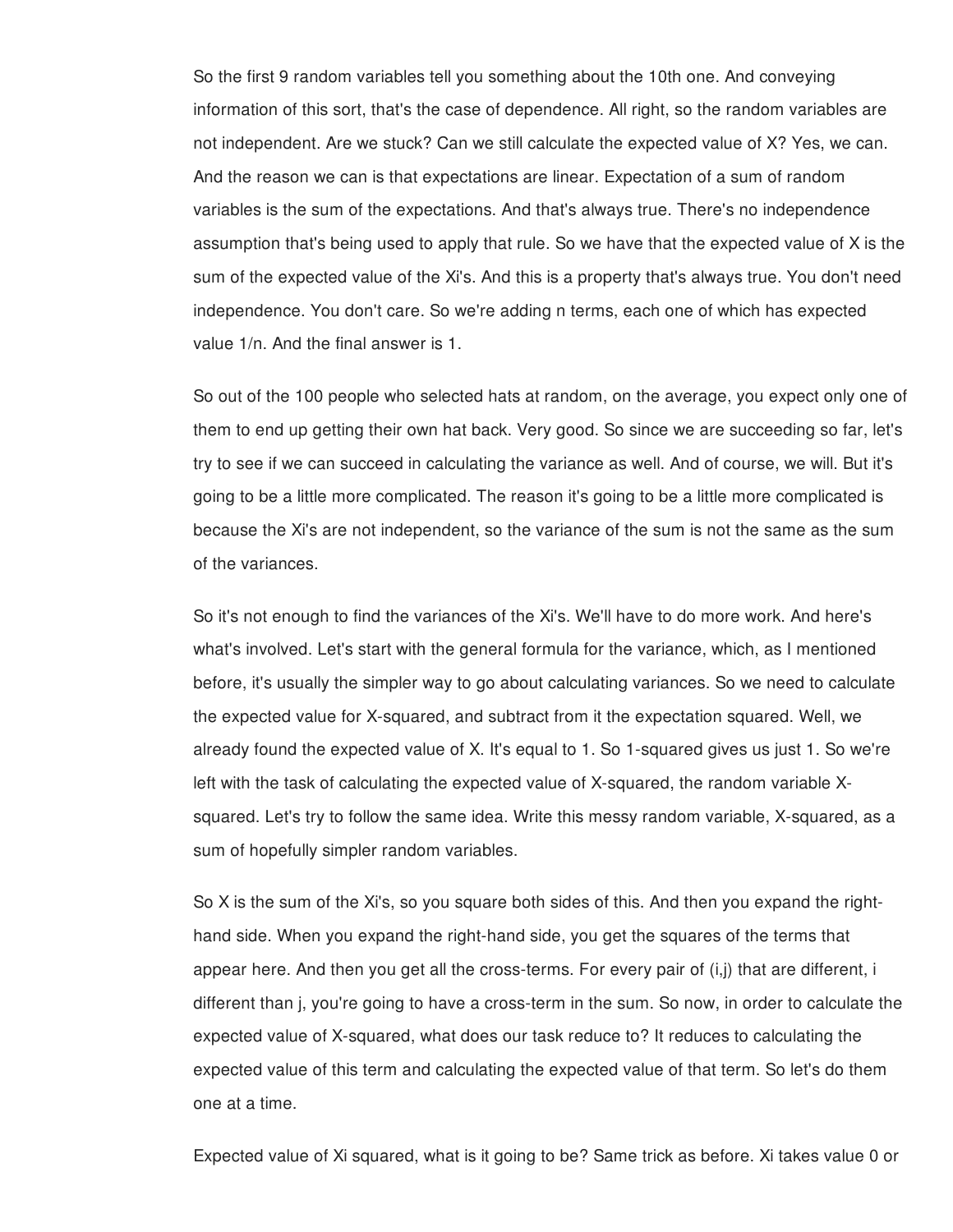1, so Xi squared takes just the same values, 0 or 1. So that's the easy one. That's the same as expected value of Xi, which we already know to be 1/n. So this gives us a first contribution down here. The expected value of this term is going to be what? We have n terms in the summation. And each one of these terms has an expectation of 1/n. So we did a piece of the puzzle. So now let's deal with the second piece of the puzzle.

Let's find the expected value of Xi times Xj. Now by symmetry, the expected value of Xi times Xj is going to be the same no matter what i and j you see. So let's just think about X1 and X2 and try to find the expected value of X1 and X2. X1 times X2 is a random variable. What values does it take? Only 0 or 1? Since X1 and X2 are 0 or 1, their product can only take the values of 0 or 1. So to find the probability distribution of this random variable, it's just sufficient to find the probability that it takes the value of 1. Now, what does X1 times X2 equal to 1 mean? It means that X1 was 1 and X2 was 1. The only way that you can get a product of 1 is if both of them turned out to be 1's.

So that's the same as saying, persons 1 and 2 both picked their own hats. The probability that person 1 and person 2 both pick their own hats is the probability of two things happening, which is the product of the first thing happening times the conditional probability of the second, given that the first happened. And in words, this is the probability that the first person picked their own hat times the probability that the second person picks their own hat, given that the first person already picked their own. So what's the probability that the first person picks their own hat? We know that it's 1/n.

Now, how about the second person? If I tell you that one person has their own hat, and that person takes their hat and goes away, from the point of view of the second person, there's n - 1 people left looking at n - 1 hats. And they're getting just hats at random. What's the chance that I will get my own? It's 1/n - 1. So think of them as person 1 goes, picks a hat at random, it happens to be their own, and it leaves. You're left with n - 1 people, and there are n - 1 hats out there.

Person 2 goes and picks a hat at random, with probability  $1/n - 1$ , is going to pick his own hat. So the expected value now of this random variable is, again, that same number, because this is a 0, 1 random variable. So this is the same as expected value of Xi times Xj when i different than j. So here, all that's left to do is to add the expectations of these terms. Each one of these terms has an expected value that's 1/n times (1/n - 1).